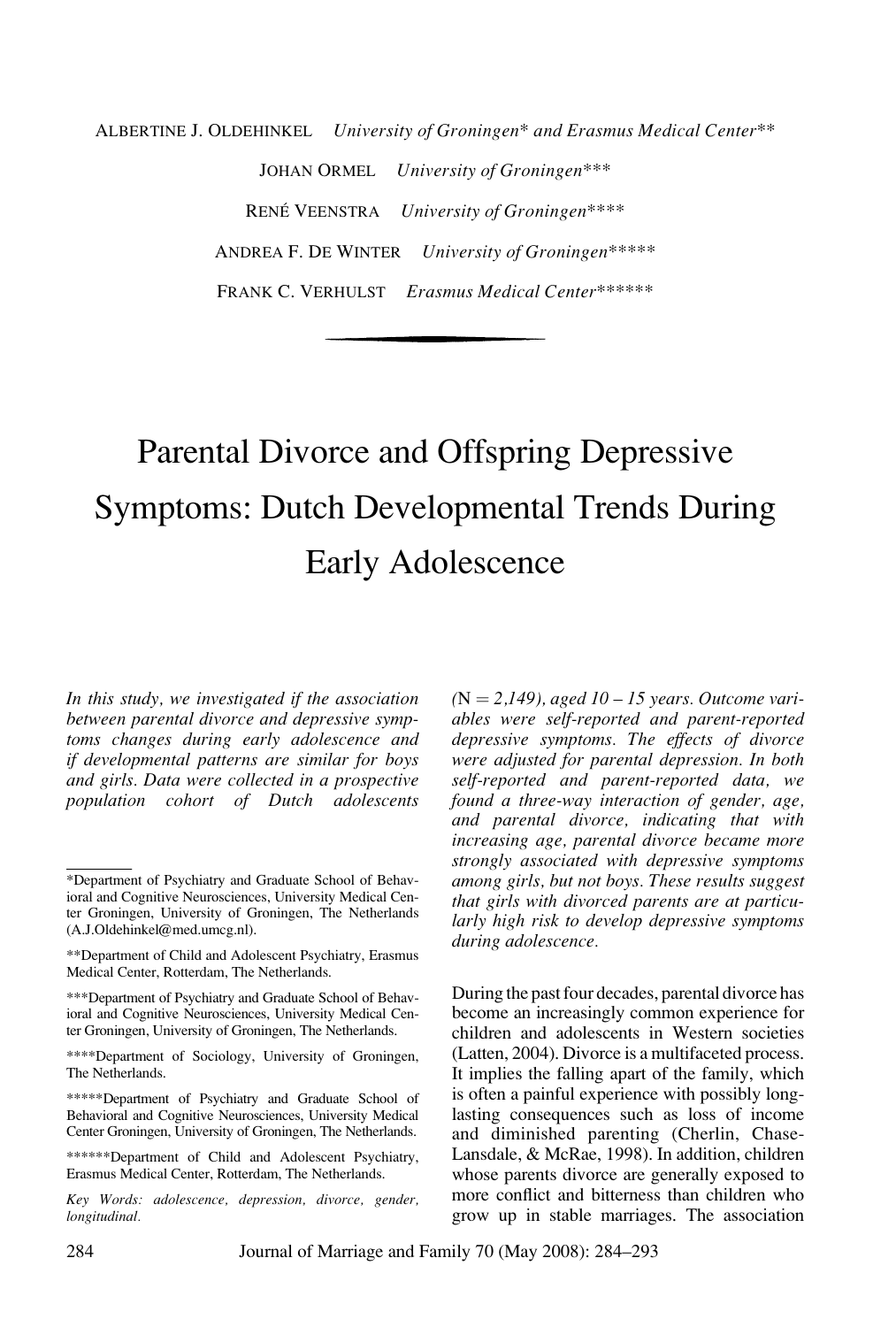between marital discord and divorce is far from straightforward, and the two have been found to interact to influence children's well-being (e.g., Hanson, 1999; Morrison & Coiro, 1999). In the present study, the aim was not to disentangle the effects of divorce and discord. Rather, we used parental divorce as a marker (with considerable intracategory variance) of family-related stressors and losses.

Evidence has mounted that parental divorce increases the probability of offspring depressive symptoms (e.g., Kelly, 2000; Strohschein, 2005). Girls and boys are equally likely to be confronted with parental divorce, but the depressogenic effect of this experience may be different for both genders. There is little evidence for such gender differences in childhood (Amato, 2001), but in adolescence, girls have been proposed to be more sensitive to parental discord than boys (Crawford, Cohen, Midlarsky, & Brook, 2001). Cyranowski, Frank, Young, and Shear (2000) developed a model explaining why interpersonal adversity may affect girls more than boys and why this gender difference may emerge only in adolescence. Briefly, the model postulates that, because of sociocultural and hormonal changes, girls' affiliative need (i.e., preference for close emotional relationships) intensifies during adolescence. In other words, compared to boys, girls become increasingly sensitive to interpersonal matters in this phase of life. This increase in affiliative need coincides with the adolescent shift from parental to peer/romantic attachments (Nelson, Leibenluft, McClure, & Pine, 2005). Peers and peer interactions become more important, and the amount of interpersonal stressors increases (Rudolph & Hammen, 1999), which may trigger latent vulnerabilities in the interpersonal domain. The combination of increased affiliative need with the adolescent transition from parents to peers is assumed to set the stage for the development of depressive symptoms in vulnerable girls (Hankin & Abramson, 2001). Parental divorce and related discord may impinge on abilities to engage in relationships in a confident and effective way (Cummings & Davies, 1994) and hence be a source of interpersonal vulnerability. In fact, Wallerstein and Corbin (1989) showed that girls from divorced parents were more likely to encounter relationship problems in adolescence and young adulthood than girls from intact families. Because of the combination of high exposure and high sensitivity to interpersonal stressors, we hypothesized that daughters of divorced parents

would have rising levels of depressive symptoms during early adolescence. There was no reason to expect such an effect among boys; quite on the contrary, there are indications that boys become less sensitive to life stress in this phase of life (Angold, Worthman, & Costello, 1997).

Associations between parental discord and offspring depressive symptoms may be confounded by parental depression (O'Connor, Plomin, Caspi, & DeFries, 2000). Both the risk of marital breakdown and depressive symptoms are partially genetically influenced, either directly or through an adverse family environment (Rutter & Silberg, 2002). Moreover, the genetic contribution to depression has been found to be greater among adolescent girls than among boys or preadolescent girls (Jacobson & Rowe, 1999). Hence, parental depression could lead to spurious associations between parental divorce and offspring depression. To adjust for possible confounding, we included an index of parental depression in the analyses. Parental depression may not only cause divorce, but the opposite is possible as well (Johnson & Wu, 2002). In that case, including parental depression can lead to overadjustment of the effects of divorce. To avoid misleading conclusions in any direction, we analyzed the data both with and without accounting for parental depression.

The aim of this study was to test the hypothesis of emerging gender differences in the effects of parental divorce on depressive symptoms during early adolescence (age  $10-15$ ) in a large representative population sample of Dutch adolescents. We used both self-reported and parent-reported depression measures because each informant may perceive different aspects of problem behaviors (Kraemer et al., 2003) and be liable to specific response biases. Self-reported depressive symptoms may be biased because boys have a tendency to underreport such problems (Sigmon et al., 2005). On the other hand, parents' value as informants is limited because parentoffspring closeness and time spent together decrease during adolescence (Sourander, Helstelä, & Helenius, 1999). Furthermore, little is known about if and how a divorce affects parental reports of offspring mental health problems. Therefore, an additional goal was to examine to what extent associations were informant dependent.

To our knowledge, no study has yet compared girls with boys regarding developmental patterns of divorce-related depressive symptoms during early adolescence, despite the great opportunities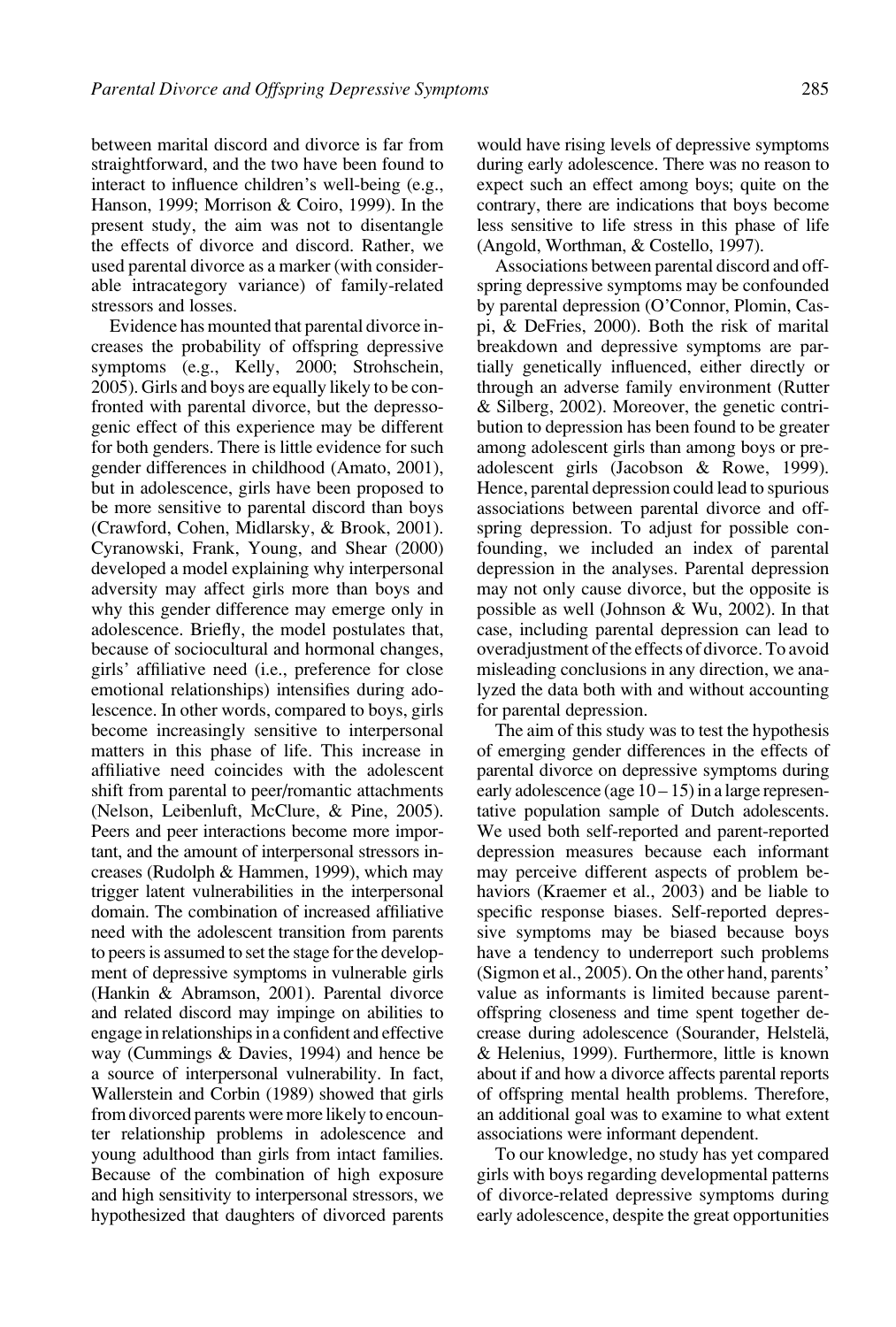parental divorce offers to better understand gender-specific trajectories of risk of depression. Divorce is a relatively common experience, which is equally likely to occur among girls and boys. It is largely person independent. Furthermore, parental divorce can be a continuing source of mental health problems for years following the event (e.g., Cherlin et al., 1998). We examined if the association between parental divorce and depressive symptoms changed with increasing age and if developmental patterns were similar for boys and girls.

# **METHOD**

#### Sample

The TRacking Adolescents' Individual Lives Survey (TRAILS) is a prospective cohort study of Dutch adolescents, with the aim to chart and explain the development of mental health from early adolescence into adulthood. The present study is based on data from the first (T1) and second (T2) assessment waves, which ran from, respectively, March 2001 to July 2002 and September 2003 to December 2004.

Sample selection involved two steps. First, five municipalities in the North of the Netherlands, including both urban and rural areas, were requested to give names and addresses of all inhabitants born between 10-01-1989 and 09-30-1990 (first two municipalities) or 10-01-1990 and 09-30-1991 (last three municipalities), yielding 3,483 names. Simultaneously, primary schools (including schools for special education) within these municipalities were requested to pass on students' lists, provide information about participants' behavior and performance at school, and allow class administration of questionnaires and individual tests at school. School participation was a prerequisite for eligible adolescents and their parents to be approached by the research staff, with the exception of adolescents already attending secondary schools  $\left( \langle 1\% \rangle, \right)$  who were contacted without involving their schools. Of the 135 primary schools within the municipalities, 122 (90.4% of the schools accommodating 90.3% of the adolescents) agreed to participate in the study.

If schools agreed to participate, parents (or guardians) received two information brochures, one for themselves and one for their son or daughter, and a research staff member visited the school to inform eligible adolescents about the study. Shortly thereafter an interviewer contacted parents by telephone to give additional information, answer questions, and ask if they and their son or daughter were willing to participate in the study. Respondents with an unlisted telephone number were requested by mail to pass on their number. If they reacted neither to that letter nor to a reminder letter sent a few weeks later, staff members paid personal visits to their house. Parents who refused to participate were asked for permission to call back in 2 months to minimize the number of refusals due to temporary reasons. If both parents and adolescents agreed to participate, parental written informed consent was obtained after the procedures had been fully explained. Adolescents were excluded from the study if they were incapable of participating due to mental retardation or a serious physical illness or handicap or if no Dutch-speaking parent or parent surrogate was available and it was not feasible to administer any of the measurements in the parent's language. Of all adolescents approached for enrollment in the study  $(N = 3,145)$ , 6.7% were excluded because of mental or physical incapability or language problems. Of the remaining 2,935 adolescents, 76.0% ( $N = 2,230$ , mean age = 11.09 years,  $SD = 0.56, 50.8\%$  girls) were enrolled in the study. Responders and nonresponders did not differ with respect to the prevalence of teacherrated problem behavior or regarding associations between sociodemographic variables and mental health outcomes (De Winter et al., 2005).

Of the 2,230 baseline participants, 96.4% ( $N =$ 2,149, 51.0% girls) participated in the first follow-up assessment (T2), which was held 2 to 3 years after T1 (mean number of months 29.44,  $SD = 5.37$ , range 16.69 – 48.06). Mean age at T2 was 13.56 years  $(SD = 0.53)$ . We excluded adolescents of whom a biological parent had died before T1 ( $n = 38$ ), adolescents who had always lived with a single parent  $(n = 32)$ , and adolescents who lived with foster parents or other caregivers  $(n = 8)$ . Furthermore, we excluded persons with missing mental health data from both informants (T1:  $n = 3$ , T2:  $n = 55$ ), leaving 2,149 T1 cases and 2,016 T2 cases to be included in the analyses.

### Measures

Data collection. At T1, well-trained interviewers visited one of the parents or guardians (preferably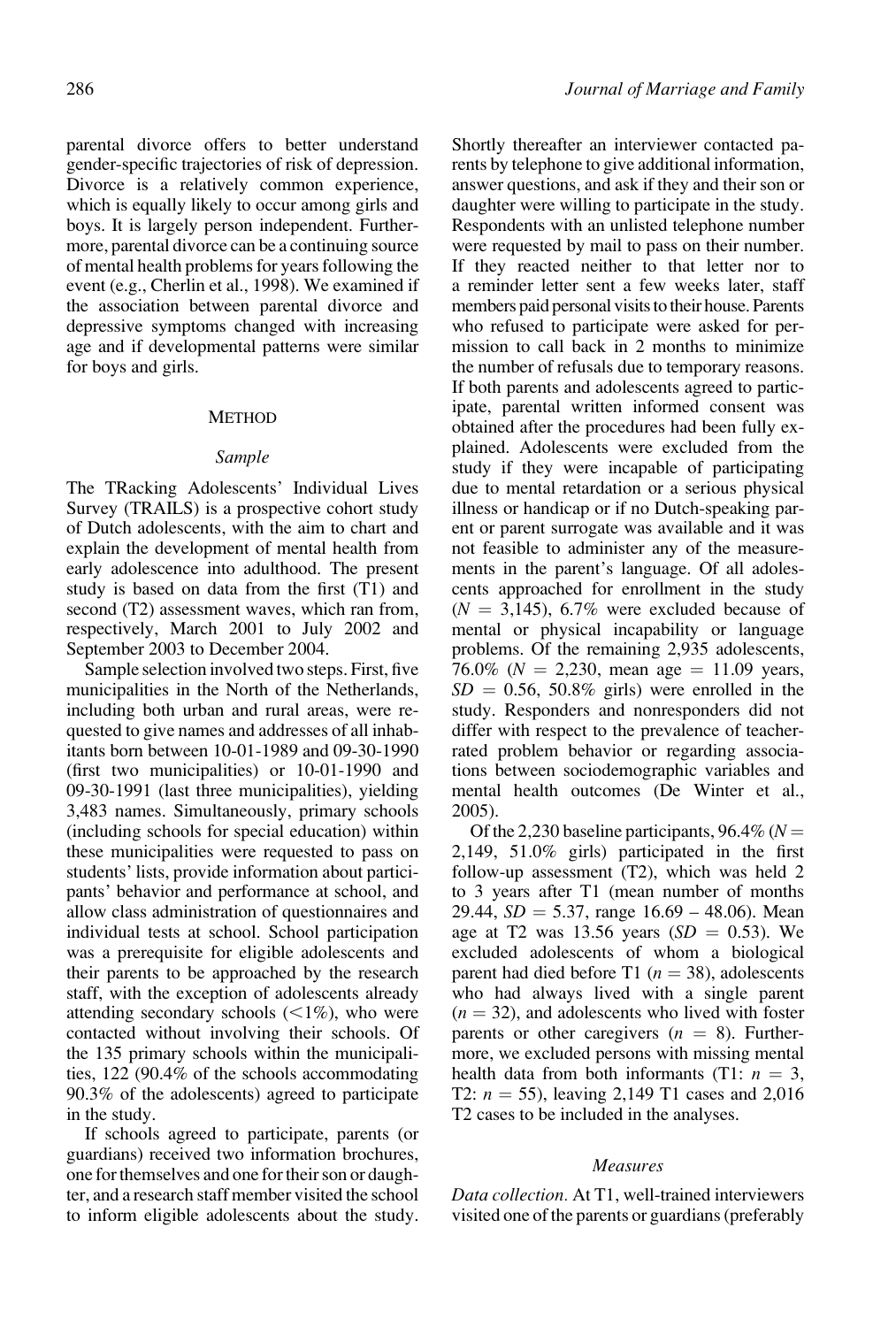the mother, 95.6%) at their homes to administer an interview covering a wide range of topics, including developmental history and parental psychiatric history. In addition, the parent was asked to fill out a self-report questionnaire. Children filled out questionnaires at school, in the classroom, under the supervision of one or more test assistants. Intelligence and a number of biological and neurocognitive variables were assessed individually. Teachers were asked to fill out a brief questionnaire for all study participants in their class. T2 involved only questionnaires for the adolescents, their parents, and their teachers. As in T1, the adolescents completed their questionnaires at school. Measures that were used in the present study are described more extensively below.

Parental divorce. Separation or divorce of the parents before T1 was assessed at the parent interview at T1; separation or divorce between T1 and T2 was assessed as part of a life events checklist administered at T2, filled out by the adolescent. Information on contact frequency with the nonresidential parent and remarriage/cohabitation of the residential parent was only available at T1.

Depressive symptoms. At T1 and T2, internalizing and externalizing problem behaviors were assessed by the Child Behavior Checklist (CBCL), one of the most commonly used parent-report questionnaires in current child and adolescent psychiatric research (Achenbach, 1991a). It contains a list of 120 behavioral and emotional problems, which parents can rate as  $0 = not$ true,  $1 =$  somewhat or sometimes true, or  $2 =$ very or often true in the past 6 months. Adolescents filled out the self-report version of the CBCL, the Youth Self-Report (YSR; Achenbach, 1991b). The original, empirically derived, scales of these questionnaires did not distinguish between anxiety and depressive problems. To improve the correspondence with clinical diagnostic categories, Achenbach, Dumenci, and Rescorla (2003) constructed DSM-IV scales, based on expert ratings. The resulting Affective Problems scale consists of 13 items ( $\alpha$  parent reports = 0.68 – 0.73, self-reports = 0.72 – 0.77) covering depressed mood, anhedonia, loss of energy, feelings of worthlessness and guilt, suicidal ideation, sleep problems, and eating problems. The scale has been found to correspond closely to DSM-IV Major Depressive Disorder (Van Lang, Ferdinand, Oldehinkel, Ormel, & Verhulst, 2005). Test-retest reliabilities of the DSM-IV scales are good (parent reports:  $r = .88$ ; self-reports:  $r = .79$ ; Achenbach et al., 2003).

Parental depression. Parental depression, anxiety, substance abuse, antisocial behavior, and psychosis were measured at T1 by means of the TRAILS Family History Interview. Each syndrome was introduced by a vignette describing its main symptoms, followed by a series of questions to assess lifetime occurrence, professional treatment, and medication use. The interview assessed both biological parents, using a single informant, typically the mother. Parents were assigned to any of the categories  $0 = (probably)$ no,  $1 = (probability)$  yes, or  $2 = (probability)$  yes and treatment and/or medication. Lifetime prevalences of depression as assessed with the Family History Interview were comparable with those found in adult population samples in the Netherlands with a standardized diagnostic interview (Bijl, Ravelli, & Van Zessen, 1998), that is, 15.4% for males and 27.4% for females. If data were missing on one parent, the values were imputed by group means. An index for parental depression was calculated by adding the scores of both parents. The index ranged from 0 (63.2%) to 4.

## Statistical Analysis

Missing items were dealt with by corrected-itemmean (CIM) imputation (Huisman, 2000), whereas missing data at the scale level (selfreports: T1  $n = 27$ , T2  $n = 36$ , parent reports: T1  $n = 136$ , T2  $n = 192$ ) were handled by multiple imputation, using the ICE (Imputation by Chained Equations) approach available in the statistical package Stata (StataCorp, 2003). Given other variables in the data set, we created five data sets with imputed missing values, which were joined in subsequent analyses (Royston, 2005). A  $p$  value smaller than .05 was considered statistically significant.

At T1, the age of the sample ranged from 10 to 12 years, whereas the range was 12 to 15 years at T2. Hence, the pooled distribution of T1 and T2 covered all ages between 10 and 15 years, and we decided to analyze the data from both assessment waves jointly. Consequently, the majority of the adolescents were represented in the resulting data set twice: once with T1 data and once with T2 data. The fact that observations within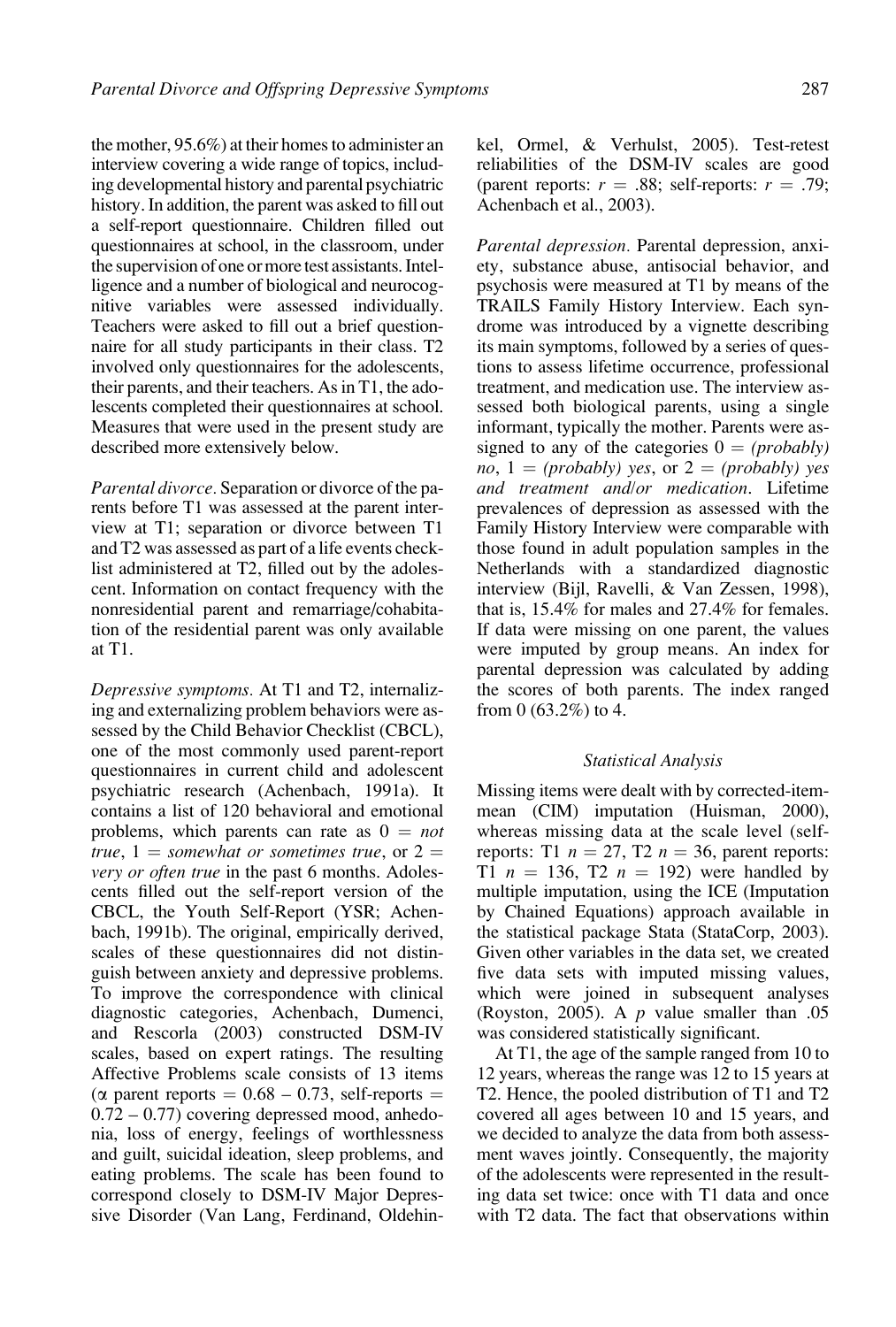individuals are not independent was taken into account by using the cluster option of Stata.

We tested main and interaction effects of parental divorce, gender, and age, both adjusted and unadjusted for parental depression, on selfreported depressive symptoms by linear regression analysis, with standard errors adjusted for repeated (i.e., dependent) observations within individuals. Main effects were entered in the first step, two-way interactions in the second step, and the three-way interaction of parental divorce, gender, and age in the third step. Age was included as the actual age minus 10. By this transformation, the main effects of divorce and gender (which pertain to the group with age  $= 0$ ), refer to 10 year olds instead of 0 year olds; otherwise it does not affect the results. Interactions were only maintained if statistically significant. In case of three-way interactions, all two-way interactions with the variables involved were included as well, regardless of their significance. This procedure was repeated with parent-reported depressive symptoms as the dependent variable. To facilitate the interpretation of the interaction effects, the divorce-, gender-, and age-specific estimated number of depressive symptoms were plotted in a series of graphs.

# **RESULTS**

Descriptive statistics are presented in Table 1. None of the variables showed significant gender differences, except self-reported (YSR) depressive problems at T2, which were higher in girls. Self-reported problems were higher than parentreported problems (CBCL).

In total, 518 (24.1%) adolescents experienced a parental divorce before T2, 450 before T1 and 68 between T1 and T2. The time lag between the divorce and the assessment was not significantly associated with depressive problems ( $p$  values  $> .21$ ). Of all children with a divorce before T1, 17.7% had no contact with the nonresidential parent, 8.4% a few times per year, 35.6% a few times per month, and 38.3% weekly or more at T1. Usually, the nonresidential parent was the father; in only 5.8% did the mother live elsewhere. The residential parent had remarried or cohabited with another partner in 36.7% of the cases. Neither frequency of contact with the nonresidential parent nor remarriage/cohabitation of the residential parent were related to T1 self-reported (frequency of contact:  $F_{3,395} = 0.47, p = .70;$ remarriage/cohabitation:  $F[1,435] = 1.74$ ,  $p = .19$ ) or parent-reported depressive symptoms (frequency of contact:  $F[3,370] = 2.44$ ,  $p = .06$ ; remarriage/cohabitation:  $F[1,405] =$  $0.43, p = .51$ .

Table 2 shows the main and interaction effects of parental divorce, gender, and age on selfreported (YSR) and parent-reported (CBCL) depressive symptoms, adjusted for parental depression. These analyses were performed on the joint data set of T1 and T2, and missing data were handled by multiple imputation. Not adjusting for parental depression yielded largely similar effects, with slightly stronger effects of divorce and a slightly weaker divorce  $\times$  gender interaction. Other regression coefficients differed less than .01 from the ones presented in Table 2 (data available upon request).

| Variables                            | Mean $(SD)$ or $\%$ |             | Gender differences |                     |                  |
|--------------------------------------|---------------------|-------------|--------------------|---------------------|------------------|
|                                      | Girls               | <b>Boys</b> | $\chi^2/t$         | df                  | $\boldsymbol{p}$ |
| Age at T1                            | 10.58(0.64)         | 10.61(0.64) | $-1.03$            | 2147                | .30              |
| Age at T <sub>2</sub>                | 13.07 (0.62)        | 13.05(0.59) | 0.57               | 2014                | .57              |
| Parental depression (range $0 - 4$ ) | 0.73(1.13)          | 0.70(1.10)  | 0.61               | 2019                | .54              |
| Parental divorce                     | $25.0\%$            | $23.2\%$    | 0.98               |                     | .32              |
| Age at the time of the divorce       | 6.34(3.80)          | 5.84(3.64)  | 1.46               | 467                 | .14              |
| <b>YSR Depressive Problems T1</b>    | 3.89(3.18)          | 3.69(3.23)  | 1.47               | 2108                | .14              |
| <b>YSR Depressive Problems T2</b>    | 4.16(3.75)          | 2.87(2.77)  | 8.73               | $1900^{\mathrm{a}}$ | < 0.001          |
| CBCL Depressive Problems T1          | 2.36(2.47)          | 2.54(2.60)  | $-1.56$            | 1987                | $.12\,$          |
| <b>CBCL Depressive Problems T2</b>   | 1.98(2.50)          | 1.90(2.47)  | 0.71               | 1816                | .47              |

Table 1. Descriptive Statistics of the Variables Used in This Study, Separately for Girls and Boys

 $Note: YSR = Youth Self-Report, CBCL = Child Behavior Checklist.$ 

<sup>a</sup>Adjusted for unequal variances.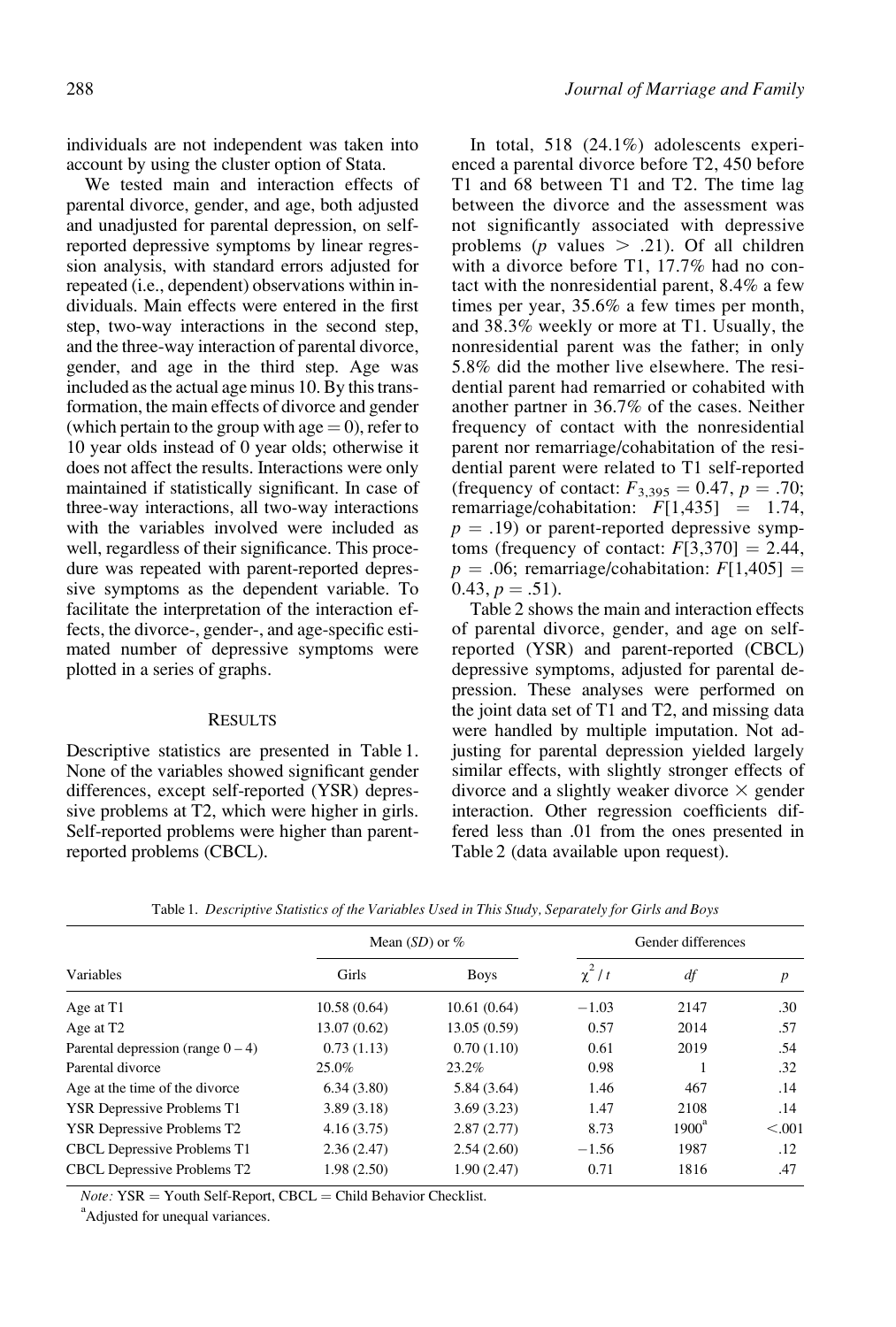| Predictors                                       | Self-reported depressive<br>symptoms (YSR) |      | Parent-reported depressive<br>symptoms (CBCL) |      |
|--------------------------------------------------|--------------------------------------------|------|-----------------------------------------------|------|
|                                                  | B                                          | SE B | B                                             | SE B |
| Constant                                         | $3.53**$                                   | 0.13 | $2.15**$                                      | 0.10 |
| Parental depression $(0 – 4)$                    | $0.24**$                                   | 0.06 | $0.46**$                                      | 0.05 |
| Divorce                                          | 0.50                                       | 0.31 | $0.77**$                                      | 0.24 |
| Gender (girls)                                   | 0.29                                       | 0.18 | $-0.12$                                       | 0.14 |
| Age                                              | $-0.29**$                                  | 0.04 | $-0.19**$                                     | 0.04 |
| Divorce $\times$ Gender                          | $-0.71$                                    | 0.43 | $-0.33$                                       | 0.35 |
| Divorce $\times$ Age                             | $-0.02$                                    | 0.11 | $-0.14$                                       | 0.09 |
| Gender $\times$ Age                              | $0.24**$                                   | 0.07 | 0.01                                          | 0.05 |
| Divorce $\times$ Gender $\times$ Age<br>$R^{2a}$ | $0.37*$<br>$3.3\%$                         | 0.16 | $0.27*$<br>6.4%                               | 0.13 |

Table 2. Summary of Regression Analyses for Variables Predicting Adolescents' Depressive Symptoms

*Note:* YSR = Youth Self-Report, CBCL = Child Behavior Checklist. Age was included as age  $-10$ . Analysis of the combined data from T1 and T2 (total  $N = 4,165$ ), adjusted for dependent observations within individuals.

<sup>a</sup>In the nonimputed data set.

 $*_{p} < .05; **_{p} < .01.$ 

The results are graphically represented in Figure 1.

Despite some notable differences between the self-reported and parent-reported symptom scores, the three-way interaction of parental divorce, gender, and age was statistically significant for both measures and indicated that girls became increasingly sensitive to the effects of parental divorce during early adolescence. Selfreported depressive symptoms were not significantly related to divorce or gender at age 10. Between age 10 and age 15, the number of symptoms reported by boys decreased, regardless of parental divorce. For girls, the trend in reported depressive symptoms depended on whether or not they had experienced a parental divorce: Whereas the number of symptoms in girls without a divorce remained approximately constant across ages, a significant age-related rise was seen in girls who had experienced a divorce. With parent-reported depressive symptoms as the outcome variable, the age-related patterns for boys and girls without a divorce closely resembled each other. Boys with divorced parents had relatively many parent-reported depressive symptoms at age 10, but the effect of the divorce had disappeared at age 15. For girls who had experienced a divorce, the difference with girls without a divorce and the difference with boys increased between age 10 and age 15.

The statistical approach used (i.e., multiple imputation and effects adjusted for dependence of observations within the same person) did not yield indicators of effect size. In the nonimputed data set, the predictor variables explained 3.3% of the variance in the YSR scores and 6.4% of the variance of the CBCL scores.

#### **DISCUSSION**

The aim of this study was to test the hypothesis of emerging gender differences in the effects of parental divorce on depressive symptoms during early adolescence (age  $10 - 15$  years) in a large representative population sample of Dutch adolescents. Our findings indicated that parental divorce was more strongly associated with depressive symptoms in middle adolescent girls than in middle adolescent boys or early adolescents. This effect was found for both self-reported and parent-reported depressive symptoms.

# Emerging Gender Differences in Early Adolescence

Although the effect of parental divorce was approximately similar for boys and girls at age 10, gender differences increased during adolescence. The association between divorce and boys' depressive symptoms was not modified by age, but girls became more sensitive to the depressogenic effect of divorce as they grew older. This result is even more remarkable in light of the finding that the mean number of girls' depressive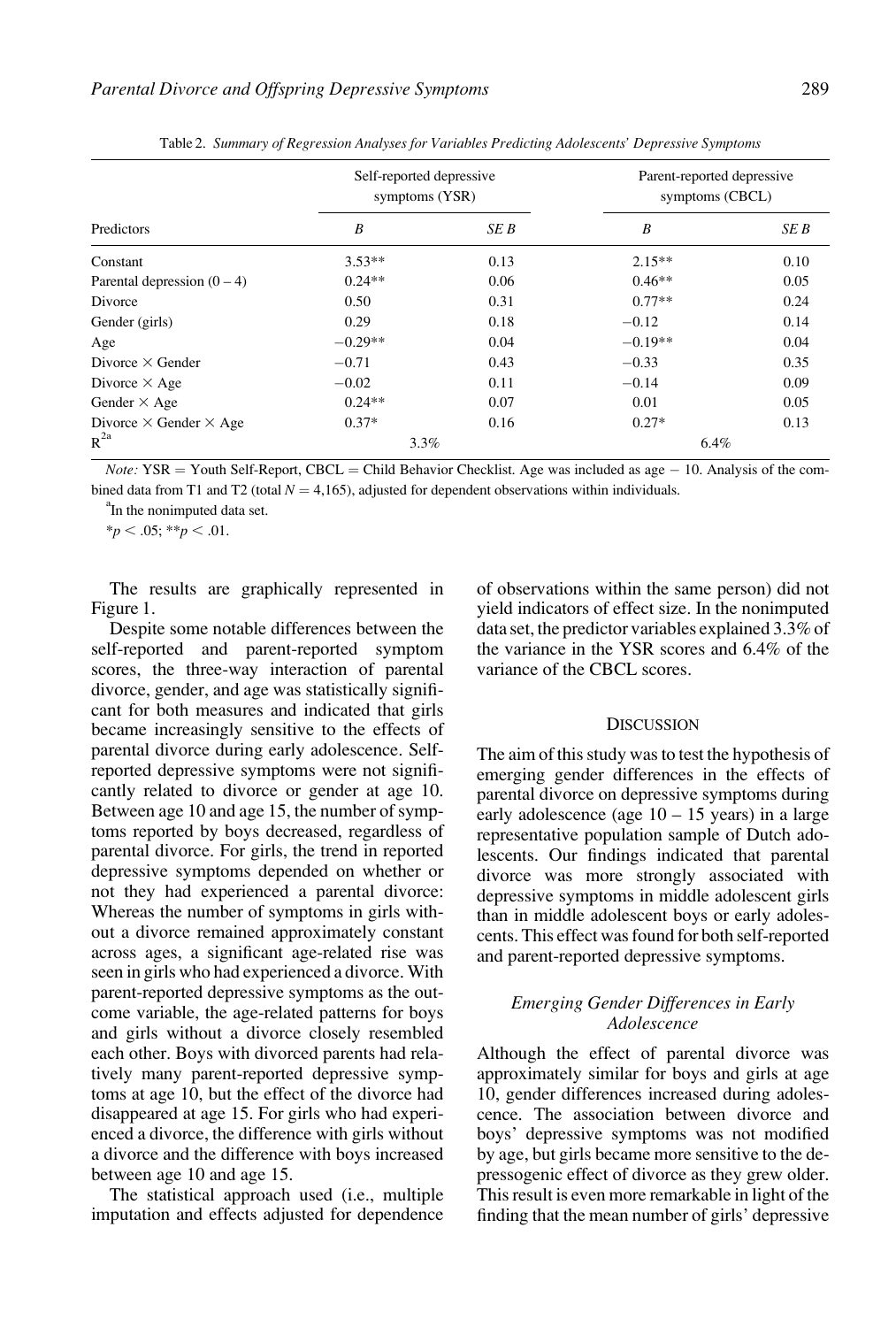FIGURE 1. GRAPHICAL PRESENTATION OF THE INTERACTION OF PARENTAL DIVORCE, GENDER, AND AGE IN RELATION TO DEPRESSIVE SYMPTOMS.



symptoms hardly changed or even decreased (depending on the informant) between early and middle adolescence. In other words, the effect cannot be explained by floor effects (that is, no power to detect differences) at age 10.

Our findings contradict two previous studies on the association of parental divorce and adolescent depression (Aseltine, 1996; Fergusson, Horwood, & Lynskey, 1994), both of which did not find significant differences between boys and girls. Tentatively, this inconsistency might be due to our larger sample size or the fact that we did not adjust for family-related factors, such as the frequency of adverse events, but considered divorce as a marker of family-related stressors and losses. Our results are consistent with reports suggesting that the effect of stressful experiences on depression is greater among adolescent girls than among preadolescent girls or boys (e.g., Crawford et al., 2001; Rudolph & Hammen, 1999). The finding that gender differences in the effects of divorce became evident only in adolescence stresses the notion that the biological and sociocultural changes associated with this period of life impinge on girls differently than on boys. Our results further suggest that the rising incidence of depression in adolescent girls (e.g., Oldehinkel, Wittchen, & Schuster, 1999) is at least partly due to a heightened sensitivity to interpersonal events. This has been proposed to result from an increase in affiliative needs, fueled by social pressures to behave in a feminine way and puberty-related hormonal changes, for instance in levels of oxytocin (Cyranowski et al., 2000).

The time lag between the divorce and the time of measurement was not significantly associated with the amount of depressive symptoms. Wallerstein and Corbin (1989) also showed that consequences of parental divorces during childhood may be revealed only during the transitional phase of adolescence: Girls who initially adapted well after the divorce developed problems in relationships with men in adolescence. For daughters of divorced parents, the increase in interactions with peers and romantic affiliations in adolescence may trigger latent vulnerabilities in interpersonal conduct, rooted in the divorce or related factors, setting the stage for the development of depressive symptoms. The divergent trends in boys and girls could also be explained by putative differences in the relationship with the residential parent, which is usually the mother. Mother-daughter relationships have been reported to be closer than mother-son relationships (e.g., Surrey, 1991), especially in single-parent families (Dolgin, 1996), and girls' greater affiliative need may make them more empathetic and sensitive than boys to maternal affairs and distress.

# Self-Reported Versus Parent-Reported Symptoms

It is well established that parents and adolescents can have different perceptions of adolescents'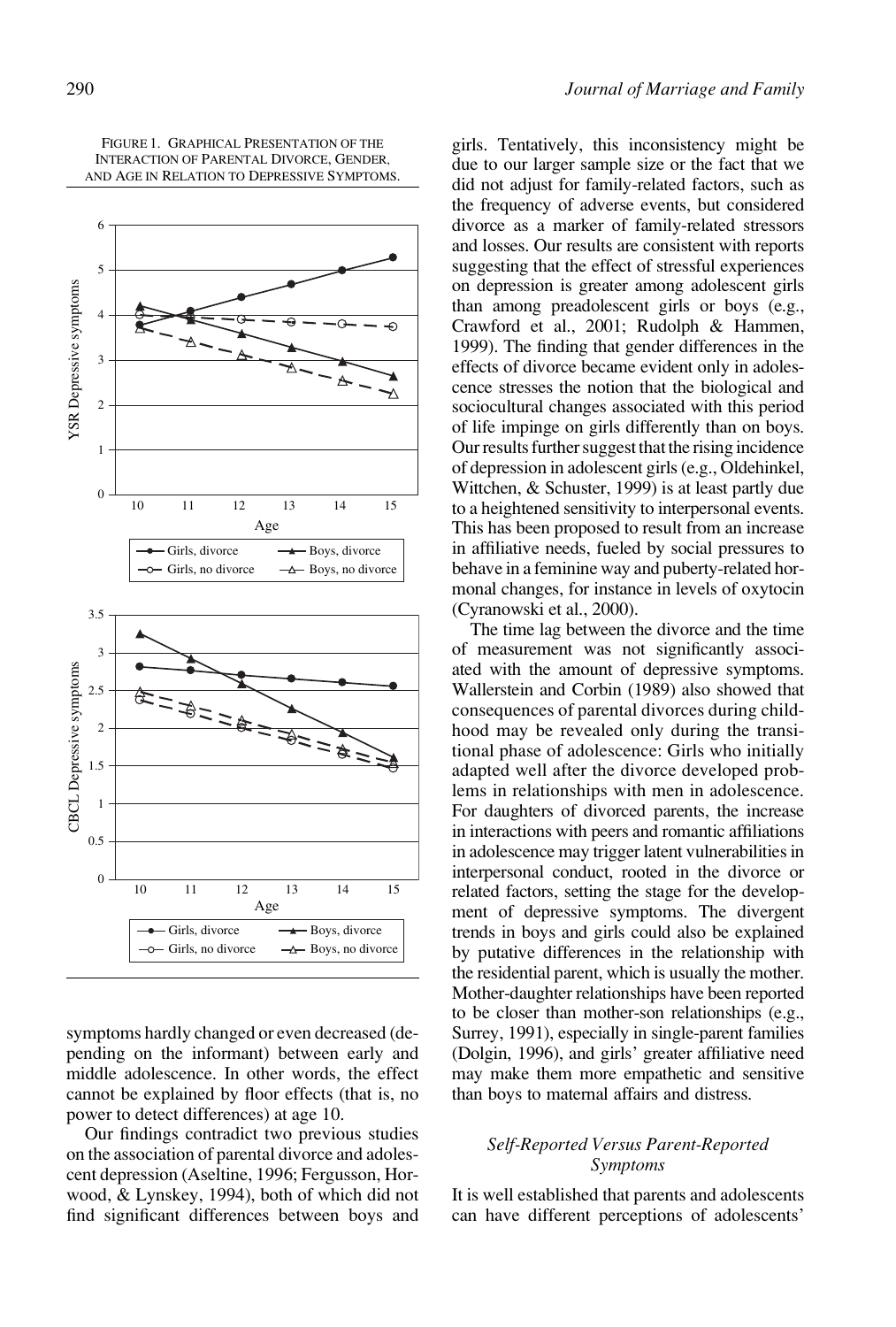mental health (Kraemer et al., 2003), but less is known about how parental divorce is related to the disparity between the two. Our results indicate that parent-reported differences between early adolescents with and without a divorce are larger than differences based on self-reports. Possibly, parents assume that their children are more affected by the divorce than they actually are, particularly when they are still relatively young.

Parents tend to become less aware of their child's behaviors and emotions during adolescence (Sourander et al., 1999). Although the age trends in self- and parent-reported symptoms are not directly comparable because parents reported considerably fewer problems than their offspring, it is remarkable that parent-reported symptoms increased less (or decreased more) than self-reported symptoms across age groups, particularly in girls, which could mean that parents become less aware of or attuned to their children's emotions indeed. An alternative, but not necessarily conflicting, explanation is that the self-reported depressive symptoms suffered age-related response biases due to changing role expectations.

Despite all differences between self- and parent-reported symptoms, the three-way interaction of divorce, gender, and age was significant in both. This suggests that the effect is fairly robust.

# Strengths, Limitations, and Recommendations for Future Research

Our study has a number of important assets. To start with, it was based on a large longitudinal population sample of early adolescents and used multiple informants to assess depressive symptoms, which limits the influence of respondentspecific response biases. Furthermore, we adjusted for possible confounding by parental depression.

A limitation is the lack of clinical diagnoses. In early adolescence, the prevalence of DSM-IV major depressive disorder is still low, but subclinical depressive symptoms, which are manifest in a considerable proportion of the adolescents, are strongly predictive of later episodes of major depression (Pine, Cohen, Cohen, & Brook, 1999). Hence, we believe that an increase in depressive problems signifies a greater risk of (future) depressive disorder. Information about the onset of the depressive symptoms was missing as well, implying that we do not know whether the divorces preceded the depressive

symptoms or vice versa. Reverse causality (i.e., offspring depressive symptoms preceding parental divorce) does not seem very likely, as we adjusted the effects for parental depression. Still, it is possible that parental divorce and offspring depression share other common causes, which inflated the associations between the two. However, although this could have led to an overestimation of the main effects of divorce, it is less likely to underlie the diverging trends in boys and girls found in our study.

It should be noted that the effects were small and call for replication in other samples. In addition, our results highlight areas that need further research. First, prospective studies in birth cohorts could help to investigate the causal direction of the divorce-depression link in greater depth. Second, research is called for that further explores mechanisms bringing about the increased risk of depression among daughters of divorced parents, for instance, if and how the divorce has led to altered coping strategies for interpersonal conflicts or unfavorable partner choices. Obviously, an intriguing question is if sons of divorced parents, who do not seem to have an increased risk of depressive problems, do experience similar relationship problems as daughters. In general, trying to find out why boys do not develop depressive symptoms after a parental divorce may turn out to be just as informative as studying why girls do.

## NOTE

This research is part of the TRacking Adolescents' Individual Lives Survey (TRAILS). Participating centers of TRAILS include various departments of the University Medical Center and University of Groningen, the Erasmus University Medical Center Rotterdam, the University of Utrecht, the Radboud Medical Center Nijmegen, and the Trimbos Institute, all in the Netherlands. Principal investigators are J. Ormel (University Medical Center Groningen) and F.C. Verhulst (Erasmus University Medical Center). TRAILS has been financially supported by various grants from the Netherlands Organization for Scientific Research NWO (Medical Research Council program grant GB-MW 940-38-011; ZonMW Brainpower grant 100-001-004; ZonMw Risk Behavior and Dependence grant 60-60600-97-118; ZonMw Culture and Health grant 261-98-710; Social Sciences Council medium-sized investment grants GB-MaGW 480-01-006 and GB-MaGW 480- 07-001; Social Sciences Council project grants GB-MaGW 457-03-018 and GB-MaGW 452-04-314; and NW0 largesized investment grant 175.010.2003.005); the Sophia Foundation for Medical Research (projects 301 and 393); the Dutch Ministry of Justice (WODC); and the participating universities. We are grateful to all adolescents, their parents, and the teachers who participated in this research and to everyone who worked on this project and made it possible.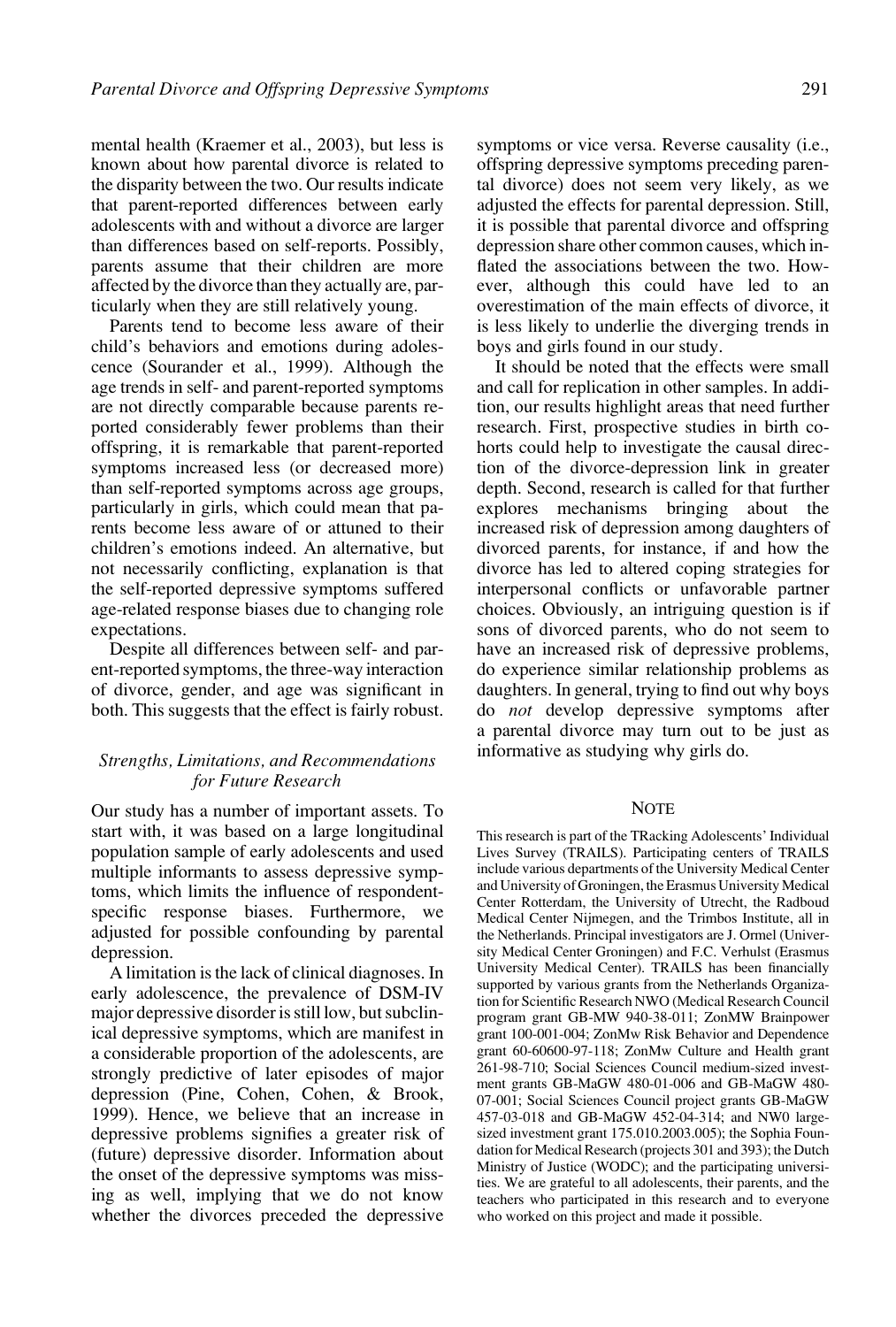### **REFERENCES**

- Achenbach, T. M. (1991a). Manual for the Child Behavior Checklist/4 – 18 and 1991 profile. Burlington, VT: University of Vermont.
- Achenbach, T. M. (1991b). Manual for the Youth Self-Report and 1991 profile. Burlington, VT: University of Vermont.
- Achenbach, T. M., Dumenci, L., & Rescorla, L. A. (2003). DSM-oriented and empirically based approaches to constructing scales from the same items pools. Journal of Clinical Child and Adolescent Psychology, 32, 328 – 340.
- Amato, P. R. (2001). Children of divorce in the 1990s: An update of the Amato and Keith (1991) meta-analysis. Journal of Family Psychology, 15,  $355 - 370.$
- Angold, A., Worthman C. M., & Costello, E. J. (1997, February). Puberty and depression: A longitudinal epidemiological diagnostic study. Presented at the Annual Meeting of the American Psychopathological Association, New York.
- Aseltine, R. H. (1996). Pathways linking parental divorce with adolescent depression. Journal of Health and Social Behavior, 37, 133 – 148.
- Bijl, R. V., Ravelli, A., & Van Zessen, G. (1998). Prevalence of psychiatric disorder in the general population: Results of the Netherlands Mental Health Survey and Incidence Study (NEMESIS). Social Psychiatry and Psychiatric Epidemiology, 33, 587 – 595.
- Cherlin, A. J., Chase-Lansdale, P. L., & McRae, C. (1998). Effects of parental divorce on mental health throughout the life course. American Sociological Review, 63, 239 – 249.
- Crawford, T. N., Cohen, P., Midlarsky, E., & Brook, J. S. (2001). Internalizing symptoms in adolescents: Gender differences in vulnerability to parental distress and discord. Journal of Research on Adolescence, 11, 95 – 118.
- Cummings, E. M., & Davies, P. (1994). Children and marital conflict: The impact of family dispute and resolution. New York: Guilford Press.
- Cyranowski, J. M., Frank, E., Young, E., & Shear, K. (2000). Adolescent onset of gender differences in lifetime rates of major depression. A theoretical model. Archives of General Psychiatry, 57,  $21 - 27.$
- De Winter, A. F., Oldehinkel, A. J., Veenstra, R., Brunnekreef, J. A., Verhulst, F. C., & Ormel, J. (2005). Evaluation of nonresponse bias in mental health determinants and outcomes in a large sample of preadolescents. European Journal of Epidemiology, 20, 173 – 181.
- Dolgin, K. G. (1996). Parents' disclosure of their own concerns to their adolescent children. Personal Relationships, 3, 159 – 169.
- Fergusson, D. M., Horwood, L. J., & Lynskey, M. T. (1994). Parental separation, adolescent psychopathology, and problem behaviors. Journal of the American Association of Child and Adolescent Psychiatry, 33, 1122 – 1131.
- Hankin, B. L., & Abramson, L. Y. (2001). Development of gender differences in depression: An elaborated cognitive vulnerability-transactional stress theory. Psychological Bulletin, 127, 773 – 796.
- Hanson, T. L. (1999). Does parental conflict explain why divorce is negatively associated with child welfare? Social Forces, 77, 1283 – 1316.
- Huisman, M. (2000). Imputation of missing item responses: Some simple techniques. Quality and Quantity, 34, 331 – 351.
- Jacobson, K. C., & Rowe, D. C. (1999). Genetic and environmental influences on the relationships between family connectedness, school connectedness, and adolescent depressed mood: Sex differences. Developmental Psychology, 35, 926 – 939.
- Johnson, D. R., & Wu, J. (2002). An empirical test of crisis, social selection, and role explanations of the relationship between marital disruption and psychological distress: A pooled time-series analysis of four-wave panel data. Journal of Marriage and Family, 64, 211 – 224.
- Kelly, J. B. (2000). Children's adjustment in conflicted marriage and divorce: A decade review of research. Journal of the American Academy of Child and Adolescent Psychiatry, 39, 963 – 973.
- Kraemer, H. C., Measelle, J. R., Ablow, J. C., Essex, M. J., Boyce, W. T., & Kupfer, D. J. (2003). A new approach to integrating data from multiple informants in psychiatric assessment and research: Mixing and matching contexts and perspectives. American Journal of Psychiatry, 160, 1566 – 1577.
- Latten, J. (2004). Trends in samenwonen en trouwen. De schone schijn van burgerlijke staat [Trends in cohabitation and marriage. The appearances of civil state]. CBS Bevolkingstrends, 52, 46 – 60.
- Morrison, D. R., & Coiro, M. J. (1999). Parental conflict and marital disruption: Do children benefit when high-conflict marriages are dissolved? Journal of Marriage and the Family, 61, 626 – 637.
- Nelson, E. E., Leibenluft, E., McClure, E. B., & Pine, D. S. (2005). The social re-orientation of adolescence: A neuroscience perspective on the process and its relation to psychopathology. Psychological Medicine, 35, 163 – 174.
- O'Connor, T. G., Plomin, R., Caspi, A., & DeFries, J. C. (2000). Are associations between parental